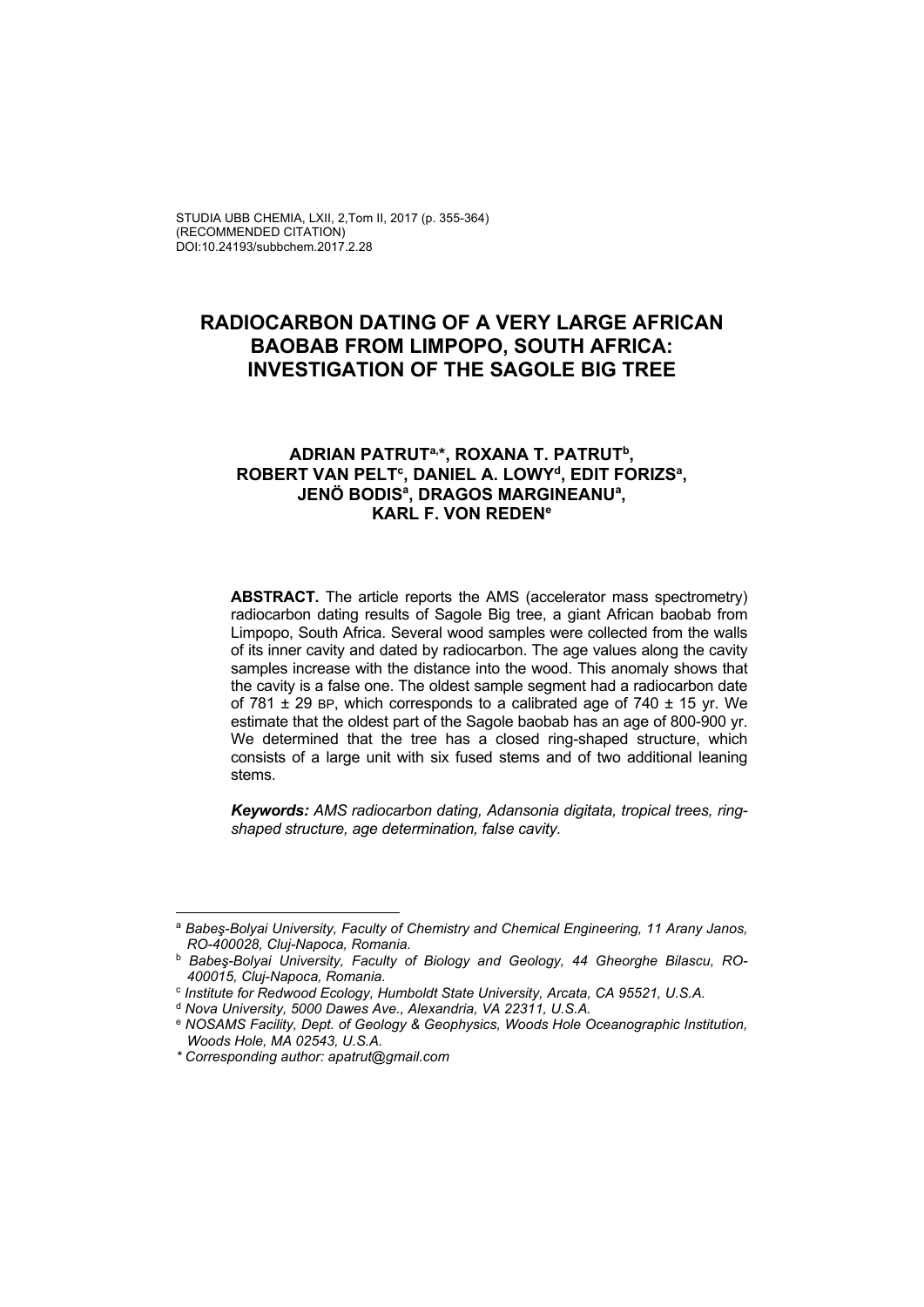## **INTRODUCTION**

In 2005, we started a long-term research in order to elucidate several aspects related to the architecture, growth and age of the African baobab (*Adansonia digitata* L.). The research is mainly based on our approach which also allows to investigate and date standing and live baobab specimens. The methodology consists of AMS radiocarbon dating of small wood samples collected from inner cavities and/or deep incisions/entrances in the stems, fractured stems and from the outer part of large baobabs [1-5].

Owing to the special ability of baobabs to produce stems periodically during their life cycle, over time they develop architectures of increasing complexity. That is why our research focused on superlative baobabs, i.e., very large and/or old specimens. According to radiocarbon dating results, all large baobabs are multi-stemmed. We identified the open and closed ringshaped structures, which are the most important architectures that enable African baobabs to reach old ages and large sizes [6, 7]. Old baobabs have often large cavities, especially in the central area of their trunk/stems. In normal cavities generated by wood removal, the pith/centre of the stem is located inside the cavity. For wood samples extracted from normal cavities, age values decrease continuously from the cavity walls toward the outer part of the stem. Our research of large and old baobabs has identified a major anomaly in the age sequence of cavity samples dated by radiocarbon. In these cases, ages of samples collected from their inner cavities increase from the cavity walls up to a certain distance into the wood, after which they decrease toward the outer part. The only possible explanation for this finding is that such cavities are only natural empty spaces between several fused stems disposed in a closed ring-shaped structure, which were never filled with wood. We named them false cavities. The first significant difference between false and normal cavities is the presence or absence of the bark inside the cavity. Unlike normal cavities, which become larger over time due to continuous decay, false cavities tend to become smaller as a result of stem growth [7-10]. The oldest dated *A. digitata* individuals were found to have ages up to 2500 years [11, 12].

Dated growth rings of several investigated African baobab specimens, which may act as a proxy climate archive, were used for past climate reconstruction in southern Africa [13, 14].

Here we present the investigation results of a giant baobab, i.e., the Sagole Big tree from Limpopo Province, South Africa. The Sagole baobab is included in the Big Tree Register. According to a very controversial formula proposed by the Dendrological Society for calculating the tree size, it has a size index of 426 and it has been officially declared the largest Champion Tree of South Africa [15].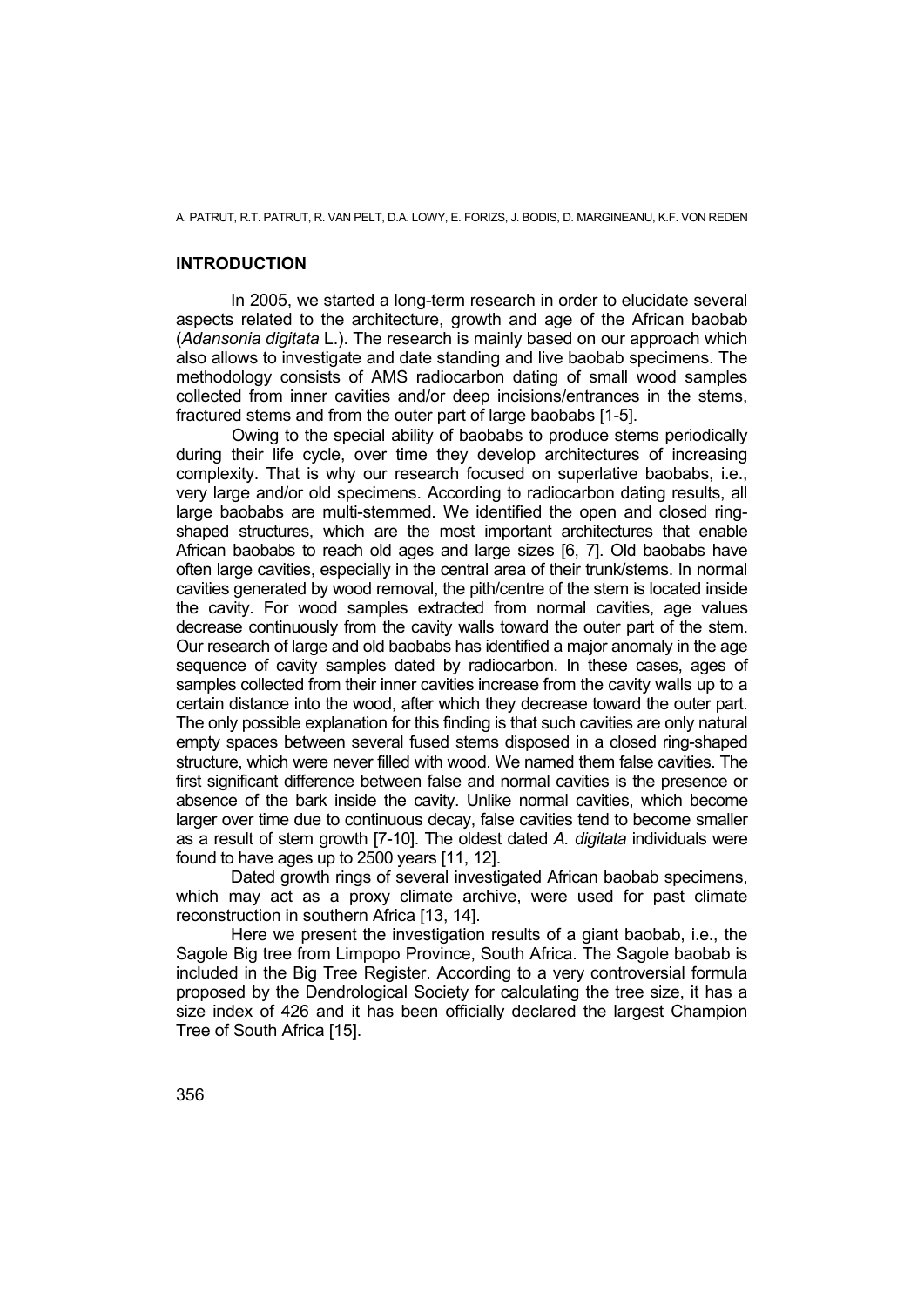## **RESULTS AND DISCUSSION**

*The Sagole Big tree and its area.* The Sagole Big tree is located in Zwigodini village at 54 km NNW of Tshipise, in Mutale Municipality, Vhembe District, Limpopo Province, South Africa. The GPS coordinates are 22º30.002' S, 030º37.995' E and the altitude is 359 m. Mean annual rainfall in the area is 354 mm.

*Mapping results*. The Sagole Big tree consists of a very large unit, which is multi-stemmed and heavily buttressed; it also has two additional leaning stems (**Figure 1)**. It has a maximum height of 19.8 m, the circumference at breast height (cbh; at 1.30 m above ground level) is 34.35 m and the basal footprint of 60.6 m<sup>2</sup>, which corresponds to a formal diametre of 9.64 m.



**Figure 1.** General view of the Sagole Big tree taken from the west.

The overall wood volume is 414  $m<sup>3</sup>$ , out of which 252  $m<sup>3</sup>$  below 5 m and 162  $m<sup>3</sup>$  above 5 m. After the recent splits of Platland tree, which had a total wood volume of 501  $m<sup>2</sup>$  [16], the Sagole Big tree becomes the largest African baobab (Figure 2). The canopy has a total volume of 16,032 m<sup>3</sup> and a total surface of 134  $m<sup>3</sup>$ , which corresponds to a mean crown diametre of 42.7 m.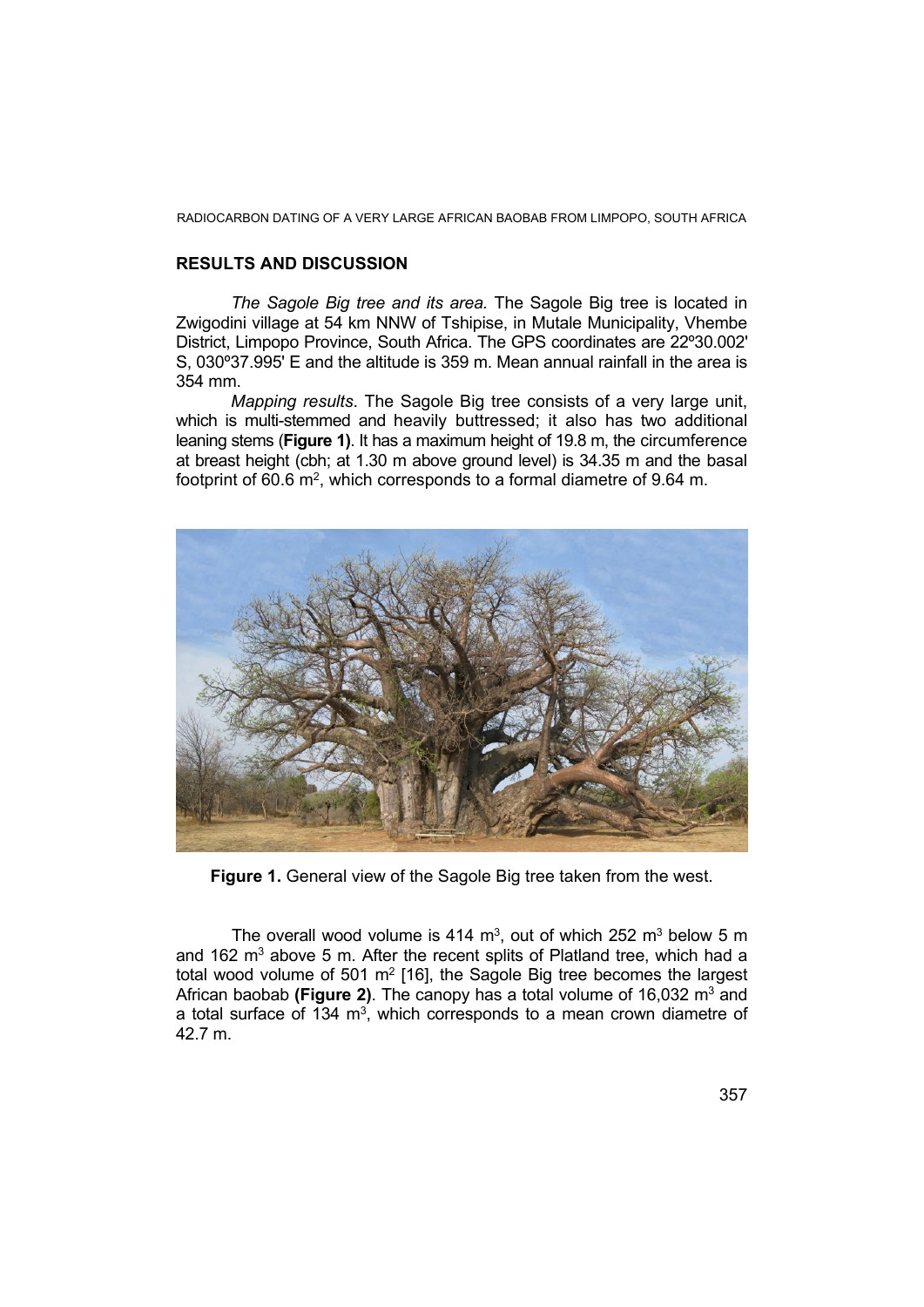

**Figure 2.** Cross sectional areas of the trunk/stems of Sagole tree at different heights (ground level, 1 m, 2 m, 3 m, 4 m and 5 m).

 The Sagole Big tree has a closed ring-shaped structure with a false cavity inside the large unit. The large unit consists of six fused main stems, out of which four build the ring and two are outside the ring. By also considering the two leaning stems, the Sagole baobab consists of eight stems.

 The main part of the false cavity, which is covered by bark, has a length of 2.20 m (NS) and a width of 2.70 m (WE); the maximum height is 7.41 m and the basal surface  $4.8$  m<sup>2</sup>. The cavity also has an appendix toward the north, which is 1.10 m long, has a maximum width of 0.70 m and is not accessible. The entrance into the cavity is possible from the south via a small corridor with a length of 1.30 m, a width between 0.70 and 1.00 m and a height of 3.90 m **(Figure 3)**. Similarly to other false cavities, the cavity of Sagole tree is only an empty space between the stems that build the ring. This space which was never filled with wood becomes smaller over time, due to stem growth. There is also a kind of extension toward the south between the two leaning stems, like an uncovered aisle, with a length of 4.36 m and a width of 1.07 m at its end.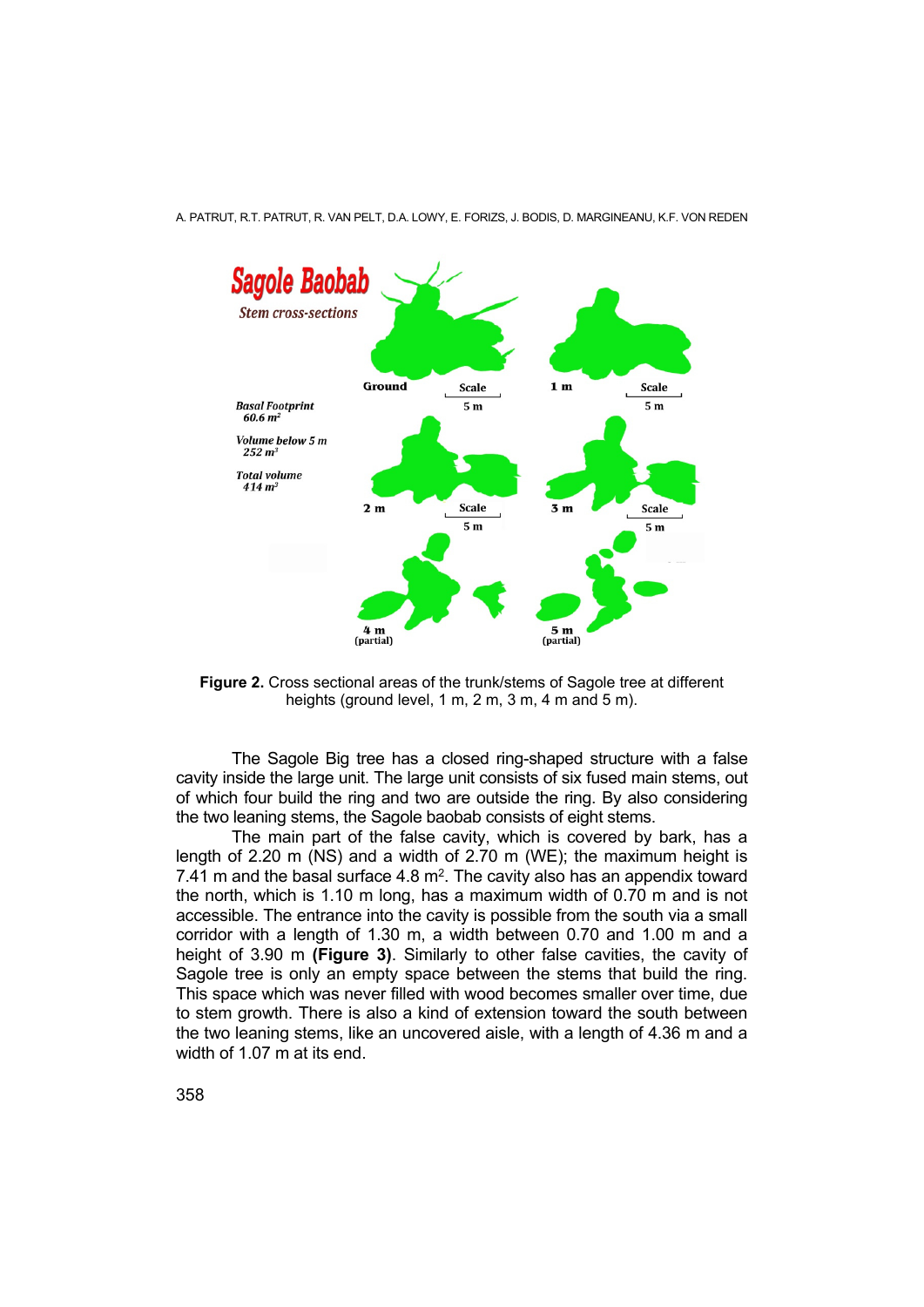

**Figure 3.** Cross-section of the Sagole tree (at 1 m above ground), showing the position of the false cavity, the positions of the five sampling points and the sampling directions.

*Wood samples.* Three wood samples (labelled 1-3) were collected from the northern and western walls of the false cavity, at low heights between 0.33 and 0.40 m. The sample lengths were 0.56, 0.33 and 0.30 m. Other two samples (labelled 11 and 12) were collected from the western and eastern walls of the cavity, at greater heights of 1.36 and 1.30 m. These samples were 0.64 and 0.43 m long. A number of 13 small pieces/segments, each of the length of 0.001 m (marked as a, b, c), were extracted from determined positions of the five samples.

*AMS results and calibrated ages*. Radiocarbon dates of the 13 segments are listed in Table 1. Radiocarbon dates and errors were rounded to the nearest year. The radiocarbon dates are expressed in <sup>14</sup>C yr BP (radiocarbon years before present, i.e., before the reference year ad 1950). Calibrated (cal) ages, expressed in calendar years, are also displayed in Table 1. The 1-σ probability distribution was selected to derive calibrated age ranges. For five sample segments, the 1-σ distribution is consistent with only one range of calendar years. For the other eight sample segments, the 1-σ distribution is consistent with two or three ranges of calendar years. For these eight segments, the confidence interval of one range is considerably greater than that of the other(s); therefore, it was selected as the cal AD range of the segment for the purpose of this discussion. For obtaining single calendar age values of sample segments, we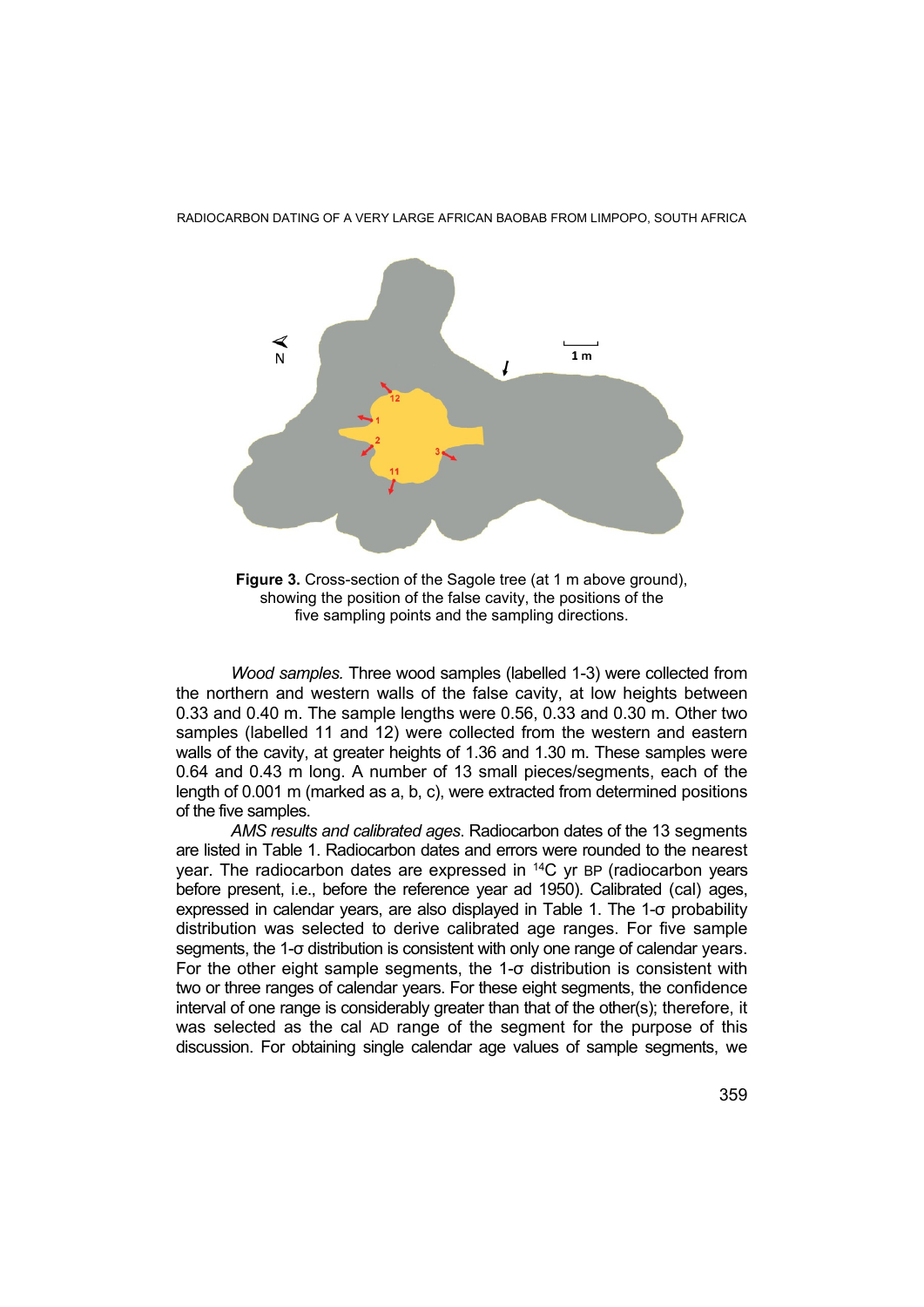derived a mean calendar age of each segment from the selected range (marked in bold). Calendar ages of segments represent the difference between AD 2017 and the mean value of the selected range, with the corresponding error. Calendar ages and errors were rounded to the nearest 5 yr.

| Sample          | Depth <sup>1</sup>     | Radiocarbon date         | Cal AD range          | Sample age |
|-----------------|------------------------|--------------------------|-----------------------|------------|
| (Segment)       | [height <sup>2</sup> ] | [error]                  | $1-\sigma$            | [error]    |
|                 | $(10^{-2} m)$          | ( <sup>14</sup> C yr BP) | [confidence interval] | (cal yr)   |
| 1a              | 20                     | 195 [± 23]               | 1670-1696 [20.6%]     | 260 [± 30] |
|                 | $[33]$                 |                          | 1725-1784 [38.2%]     |            |
|                 |                        |                          | 1794-1808 [9.4%]      |            |
| 1 <sub>b</sub>  | 46                     | 390 [± 18]               | 1478-1509 [28.0%]     | 415 [± 20] |
|                 | 331                    |                          | 1580-1621 [40.2%]     |            |
| 1 <sub>c</sub>  | 56                     | 480 [± 25]               | 1436-1458 [68.2%]     | 570 [± 10] |
|                 | [33]                   |                          |                       |            |
| 2a              | 21                     | 197 [± 26]               | 1668-1696 [19.2%]     | 260 [± 30] |
|                 | $[33]$                 |                          | 1725-1786 [39.7%]     |            |
|                 |                        |                          | 1793-1808 [9.4%]      |            |
| $\overline{2}b$ | 33                     | 275 [± 21]               | 1640-1668 [68.2%]     | 365 [± 15] |
|                 | [33]                   |                          |                       |            |
| 3a              | 10                     | 227 [± 18]               | 1667-1672 [6.2%]      | 250 [± 25] |
|                 | $[40]$                 |                          | 1741-1796 [42.0%]     |            |
| $\overline{3b}$ | 20                     | $335 [\pm 27]$           | 1510-1576 [52.0%]     | 475 [± 35] |
|                 | [40]                   |                          | 1622-1640 [16.2%]     |            |
| 3c              | 30                     | 436 $[t 21]$             | 1452-1490 [68.2%]     | 545 [± 20] |
|                 | [40]                   |                          |                       |            |
| 11a             | 20                     | 270 [± 19]               | 1644-1668 [68.2%]     | 360 [± 10] |
|                 | [136]                  |                          |                       |            |
| 11 <sub>b</sub> | 40                     | 530 [± 25]               | 1419-1442 [68.2%]     | 590 [± 10] |
|                 | [136]                  |                          |                       |            |
| 11c             | 64                     | 781 [± 29]               | 1234-1244 [12.2%]     | 740 [± 15] |
|                 | [136]                  |                          | 1264-1291 [56.0%]     |            |
| 12a             | 25                     | 212 [± 20]               | 1670-1688 [8.8%]      | 260 [± 25] |
|                 | $[130]$                |                          | 1734-1784 [53.8%]     |            |
|                 |                        |                          | 1794-1800 [5.6%]      |            |
| 12 <sub>b</sub> | 43                     | 333 [± 24]               | 1510-1551 [37.0%]     | 485 [± 20] |
|                 | $[130]$                |                          | 1558-1574 [12.4%]     |            |
|                 |                        |                          | 1622-1642 [18.8%]     |            |

| <b>Table 1.</b> AMS Radiocarbon dating results and calibrated calendar ages of |  |
|--------------------------------------------------------------------------------|--|
| samples/segments collected from the Sagole baobab.                             |  |

<sup>1</sup> Depth in the wood from the sampling point.

<sup>2</sup> Height above ground level.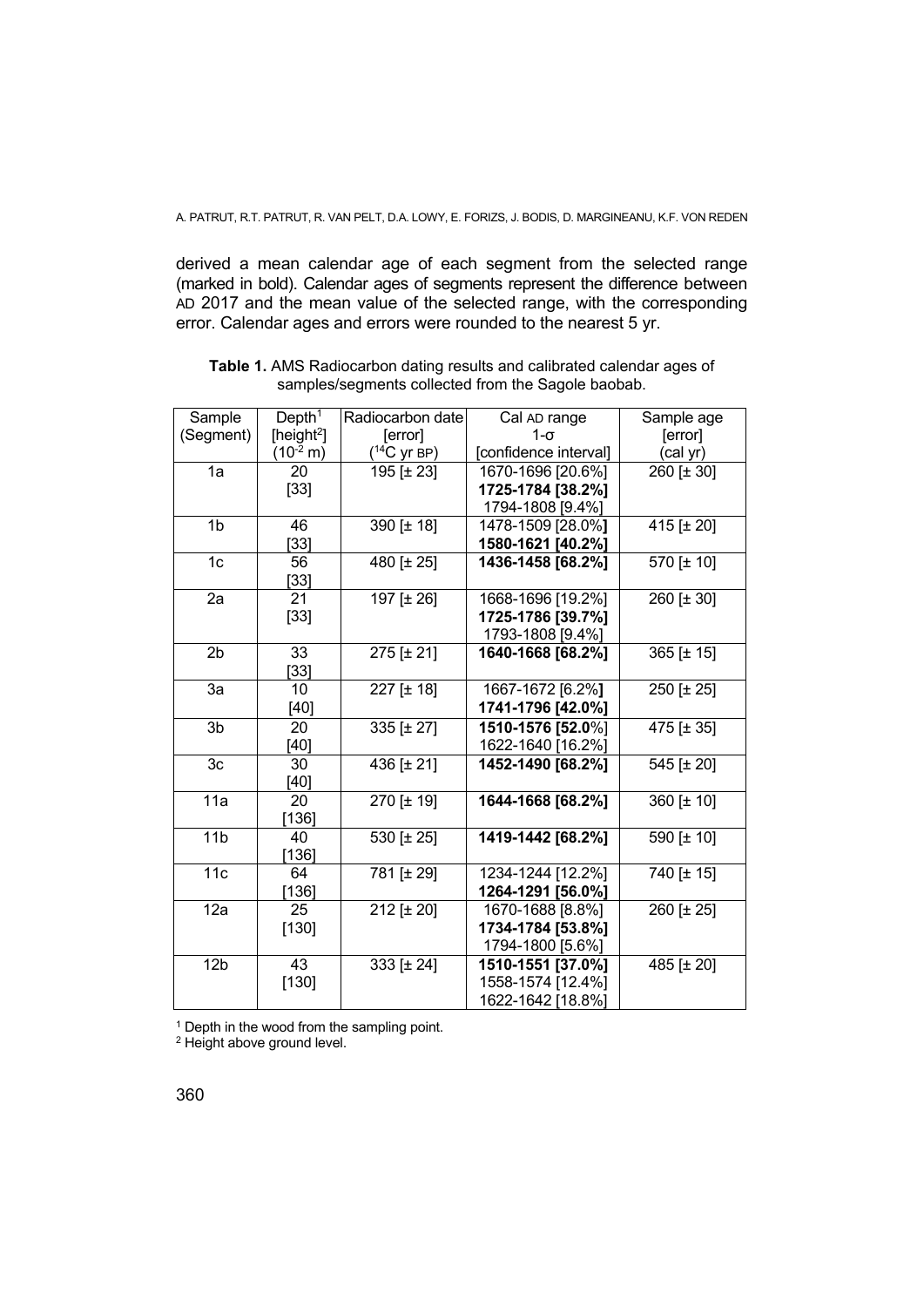*Dating results of samples (segments).* We extracted and dated two or three segments from each sample. For all five samples, the ages of segments increase with the distance into the wood. Consequently, the oldest segments were extracted from the sample ends. For the first three samples collected at lower heights, labelled 1-3, the oldest dated segments, i.e., 1c and 3c, correspond to distances of 0.56 m and 0.30 m into the wood. Their radiocarbon dates of 480  $\pm$  20 and 436  $\pm$  21 BP correspond to calibrated ages of 570  $\pm$  10 and 545  $\pm$ 20 calendar yr. For samples 11 and 12 collected at greater heights, the oldest segment 11c, which is also the deepest, was positioned at 0.64 m from the sampling point. Its radiocarbon date of  $781 \pm 29$  BP corresponds to a calibrated age of  $740 \pm 15$  calendar yr.

*Architecture and age of the Sagole tree*. For the five samples collected from the cavity, the age values increase with the depth into the wood. This anomaly is characteristic only to false cavities. We already mentioned that the Sagole baobab has a closed ring-shaped structure with a false cavity inside the ring.

The tree is composed of a large unit, which consists of six fused main stems, and two leaning stems.

For baobabs that exhibit a closed ring-shaped structure, the oldest stems are always around the false cavity. The oldest dated sample segment 11c has an age of  $740 \pm 15$  yr. The segment originates from a distance of 0.64 m from the inner cavity walls. In this area, the depth of the cavity walls was of 1.60 m. Taking into account our previous research on age sequences along samples collected from stems that build the ring, we consider that the position of segment 11c was close to the point of maximum age in the corresponding direction. Therefore, we estimate that in the point of maximum age, this stem has an age of 800-900 yr, i.e.,  $850 \pm 50$  yr. The age of the two stems of the large unit which grow outside the ring, as well as the age of the two leaning stems, that have not been dated, must be considerably lower than the ring, probably up to 500-600 yr.

The age of 800-900 yr for the oldest part of Sagole tree determined via radiocarbon dating, is considerably younger than the age values proposed by other tree researchers. Such high values were suggested by considering the girth of the baobab, which is exaggerated by the buttresses and especially by the leaning stems, but also by the overall size which is due to the large number of stems that build the tree. On the other hand, the age we determined for the Sagole tree is comparable to the age of the large unit of the Platland tree, which toppled and died recently [16]. Finally, we mention that the largest trees are usually not the oldest. The largest specimens are those which had grown very fast when they were young and continued their rapid growth [5].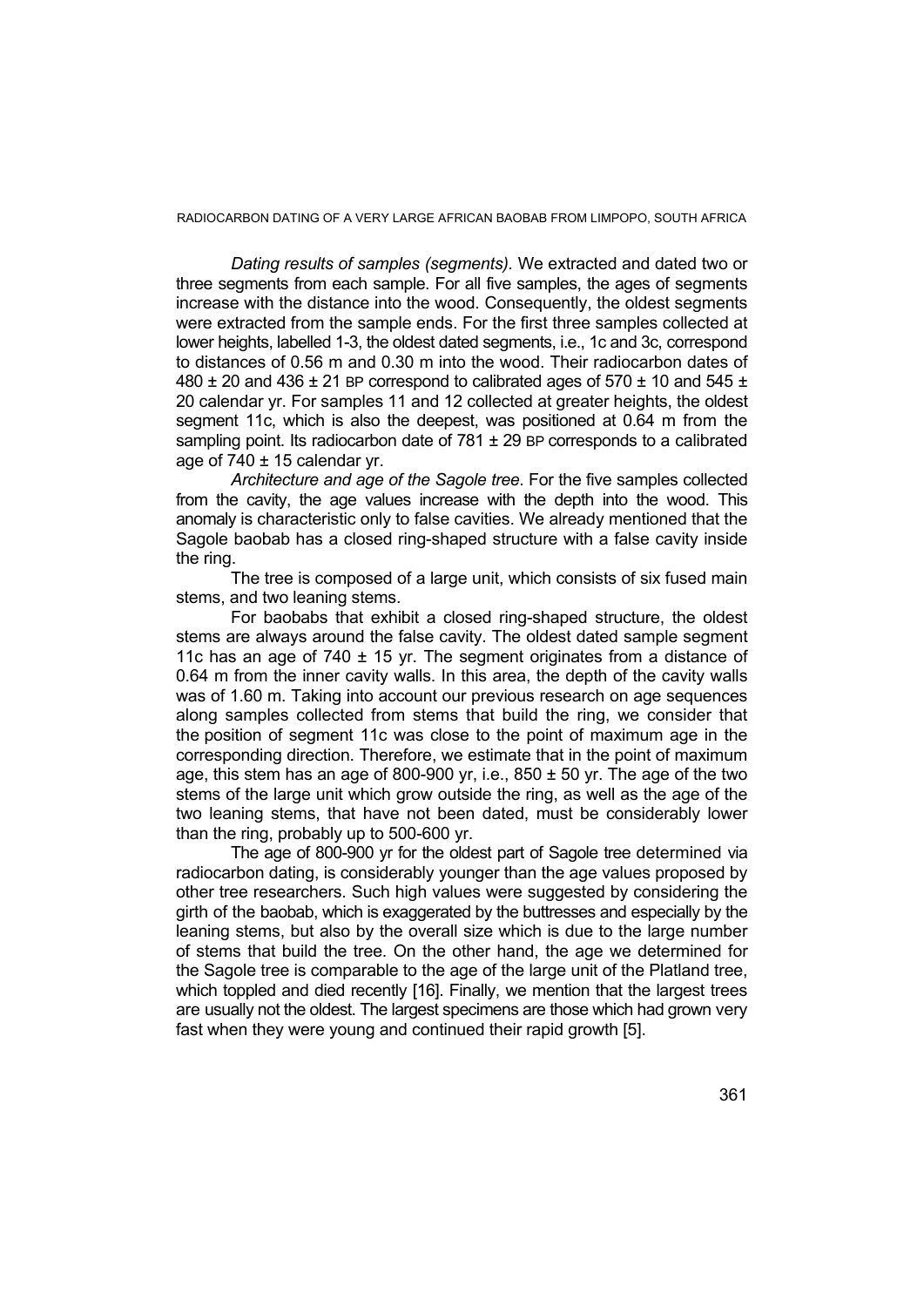A. PATRUT, R.T. PATRUT, R. VAN PELT, D.A. LOWY, E. FORIZS, J. BODIS, D. MARGINEANU, K.F. VON REDEN

## **CONCLUSIONS**

The research discloses the main results of the radiocarbon investigation of a giant African baobab, the Sagole Big tree, located in the Limpopo Province, South Africa. The main aim of the research was to determine the architecture and age of the baobab, as well as its accurate size. With a total wood volume of 414 m<sup>3</sup>, the Sagole Big tree has just become the largest known African baobab. Five wood samples were collected from the walls of its inner cavity. The age values of segments extracted from these samples increase with the distance into the wood. This anomaly is specific to false cavities. The oldest sample segment had a radiocarbon date of  $781 \pm 29$  BP, which corresponds to a calibrated age of  $740 \pm 15$  calendar vr. Based on dating results and accurate measurements, we consider that the oldest part of the Sagole baobab has an age of 800-900 yr. The tree exhibits a closed ring-shaped structure with a false cavity inside. It consists of a large six-stemmed unit and of two additional leaning stems.

### **EXPERIMENTAL SECTION**

*Measurements.* The external measurements of the Sagole Big tree and the measurements inside the inner cavity was performed by using a Bosch DLE 70 Professional laser rangefinder (Robert Bosch GmbH, Stuttgart, Germany) and graduated tapes. Cross-sections of the baobab at ground level, 1, 2, 3, 4 and 5 m were mapped by setting up a frame around the tree with a graduated tape. A compass and an Impulse 200 laser rangefinder (Laser Technology, Inc., Centennial, CO, U.S.A.) were used to map the cross-sections. Additional cross-sections on the largest section were mapped at 6.5 and 8 m. All of the mostly round branch and stem sections above or around this had their basal diameters estimated by using a Criterion 400 survey laser (Laser Technology, Inc., Centennial, CO, U.S.A.). System lengths were either measured directly or interpreted from detailed photos of the tree structure without leaves. Parabolic or conic equations were used for these smaller systems based on how robust and foliated each system was.

*Sample collection.* The wood samples were collected from the false cavity walls in the time frame 2008-2011, by using Haglöf CH 600 (0.60 m long, 0.0054 m inner diametre) and Haglöf CH 800 (0.80 m, 0.0108 m) increment borers. A number of tiny pieces/segments of the length of 0.001 m were extracted from each wood sample. The segments were processed and investigated by AMS radiocarbon dating.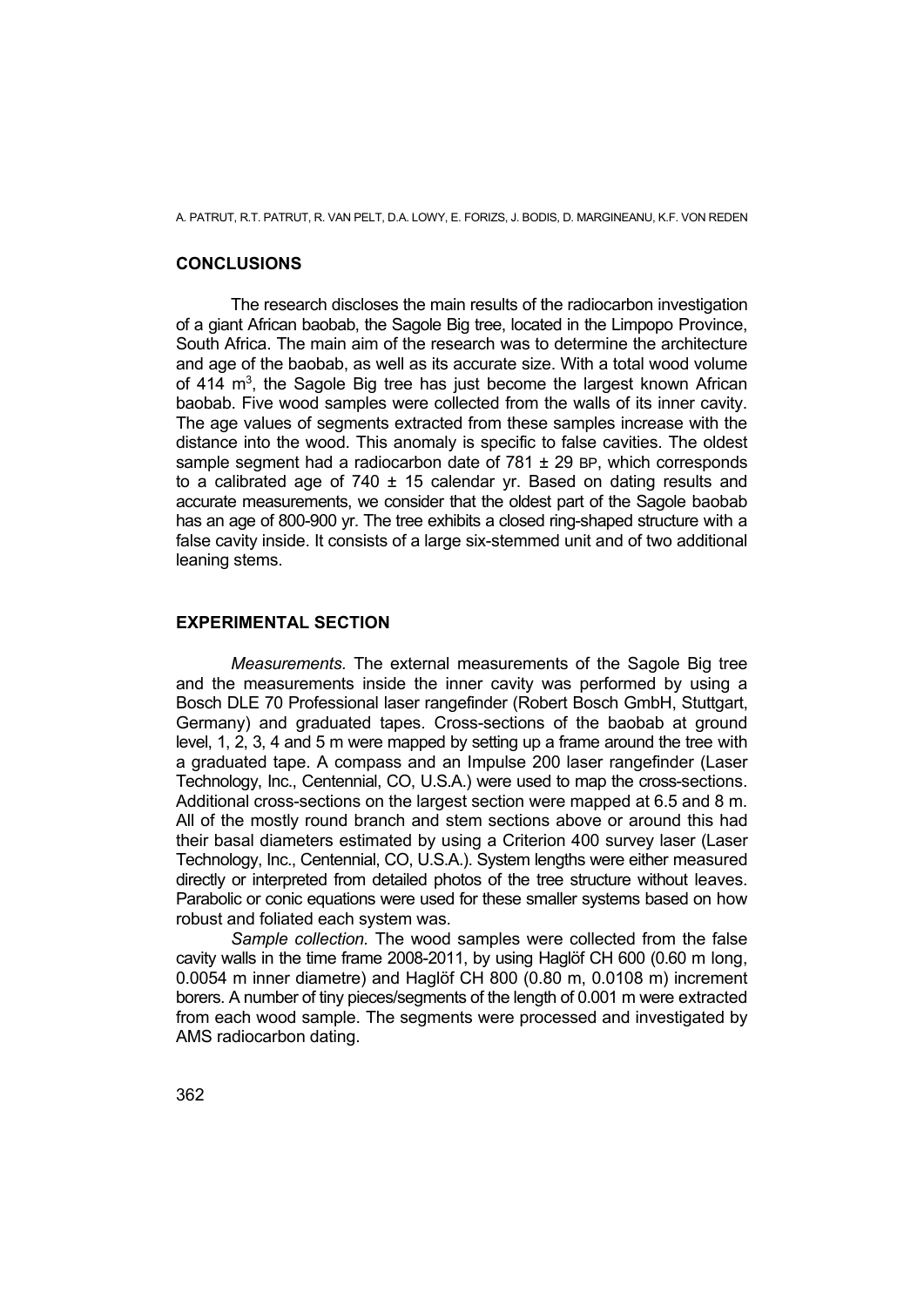*Sample preparation*. *AMS measurements*. See our first article in this issue [16].

*Calibration*. Radiocarbon dates were converted into calendar ages with OxCal v4.2 for Windows [17], using the SHCal13 atmospheric set [18].

### **ACKNOWLEDGMENTS**

Authors thank Diana H. Mayne and Sarah Venter for collecting samples, for participating in field investigations of the baobab and for helpful discussions. The research was funded by the Romanian Ministry of Scientific Research CNCS-UEFISCDI under grant PN-II-ID-PCE-2013-76.

### **REFERENCES**

- 1. G.E. Wickens, P. Lowe, "The Baobabs: Pachycauls of Africa, Madagascar and Australia", Springer, Dordrecht, **2008**.
- 2. A. Patrut, K.F. von Reden, D.A. Lowy, A.H. Alberts, J.W. Pohlman, R.Wittmann, D. Gerlach, L. Xu, C. Mitchell, *Tree Physiology*, **2007**, *27*, 1569- 1574.
- 3. A. Patrut, D.H. Mayne, K.F. von Reden, D.A. Lowy, S. Venter, A.P. McNichol, M.L. Roberts, D. Margineanu, *Radiocarbon*, **2010**, *52*, 727-734.
- 4. A. Patrut, D.H. Mayne, K.F. von Reden, D.A. Lowy, R. Van Pelt, A.P. McNichol, M. L. Roberts, D. Margineanu, *Radiocarbon*, **2010**, *52*, 717-726.
- 5. A. Patrut, K.F. von Reden, R. Van Pelt, D.H. Mayne, D.A. Lowy, D. Margineanu, *Annals of Forest Science*, **2011**, *68*, 993-1003.
- 6. A. Patrut, S. Woodborne, K.F. von Reden, G. Hall, M. Hofmeyr, D. Lowy, R.T. Patrut, *PLoS ONE*, **2015**, *10(1)*, e0117193, doi: 10.1371/journal. pone.0117193.
- 7. A. Patrut, S. Woodborne, R.T. Patrut, G. Hall, L. Rakosy, K.F. von Reden, D.A. Lowy, D. Margineanu, *Studia UBB Chemia*, **2015**, LX, 4, 7-20.
- 8. A. Patrut, L. Rakosy, R.T. Patrut, I.A. Ratiu, E. Forizs, D.A. Lowy, D. Margineanu, K.F. von Reden, *Studia UBB Chemia*, **2016**, LXI, 4, 7-20.
- 9. A. Patrut, R.T. Patrut, L. Rakosy, J. Bodis, D.A. Lowy, E. Forizs, K.F. von Reden, *Studia UBB Chemia*, **2016**, LXI, 4, 21-30.
- 10. A. Patrut, S. Garnaud, O. Ka, R.T. Patrut, T. Diagne, D.A. Lowy, E. Foris, J. Bodis, K.F. von Reden, *Studia UBB Chemia*, **2017**, LXII, 1, 111-120, doi:10.24193/subbchem.2017.1.09.
- 11. A. Patrut, K.F. von Reden, D.H. Mayne, D.A. Lowy, R.T. Patrut, *Nuclear Instruments and Methods in Physics Research Section B*, **2013**, *294*, 622- 626,doi: 10.1016/j.nimb.2012.04.025.